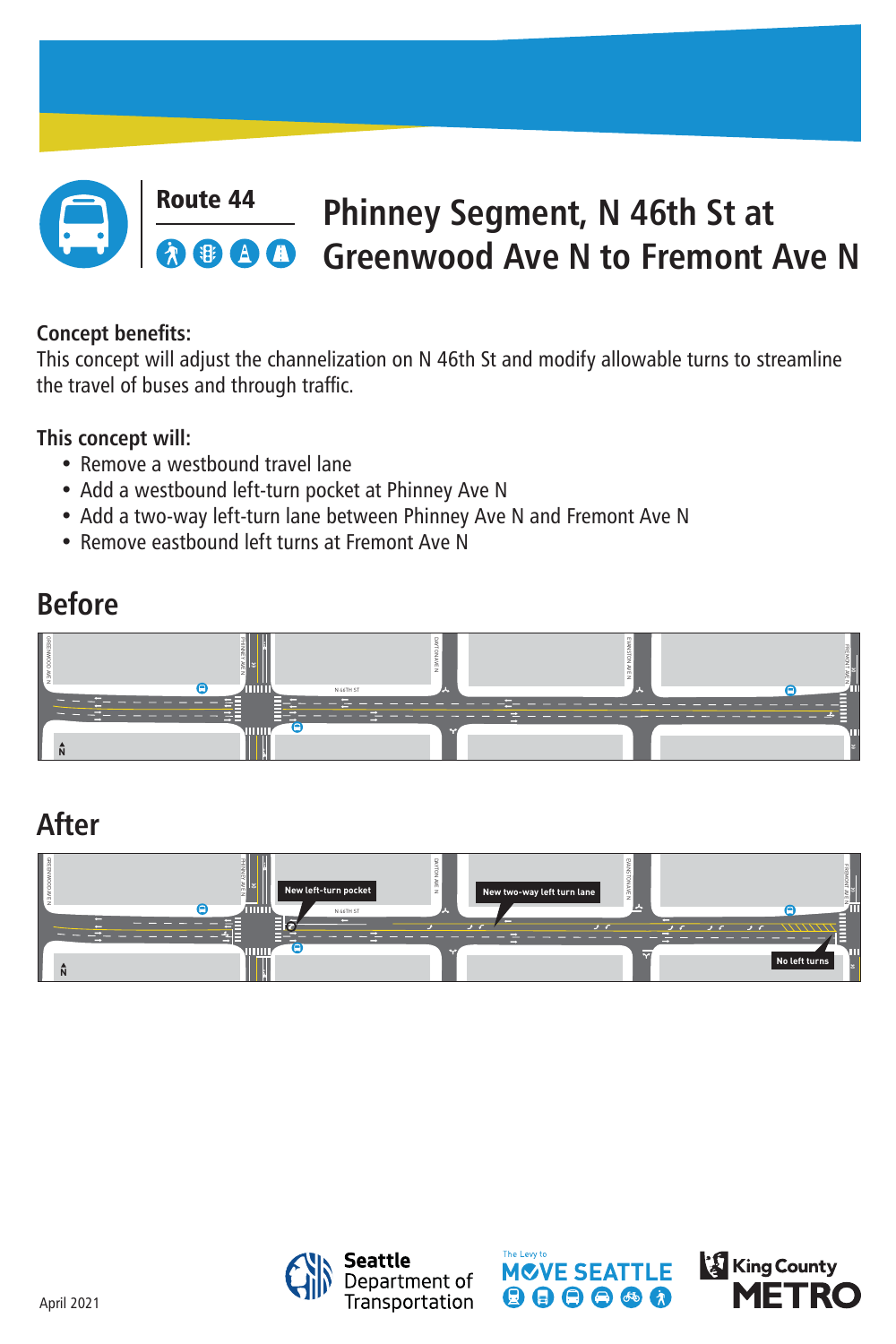

### Route 44 **Phinney Segment,**  AI **N 46th St at Aurora Ave N**

# **Before**

# **After**



#### **Concept benefits:**

This concept will adjust the channelization on N 46th St, modify allowable turns, improve the access to Aurora Ave N, relocate a bus stop, and restrict access to Linden Ave N. These changes will improve safety, increase pedestrian access, and streamline travel for buses and through traffic.

- Add westbound left-turn pocket at Fremont Ave N
- Relocate eastbound bus stop near Green Lake Way N to just before Aurora Ave N Just before *F*u
- **Remove westbound** right-turn access to Linden Ave N
- Add a stop sign westbound on N 46th St near Linden Ave N
- Install a new signalized north-south pedestrian crossing at Linden Ave N
- Construct median island and sidewalk extensions

### **This concept will:**

- Relocate Traffic Signal
- Change westbound access to Aurora Ave N onramp before N Phinney Way
- Relocate eastbound bus stop at Fremont Ave N
- Add new pedestrian lighting
- Require trolley overhead wire modifications

We have made changes at Linden Ave N and N 46th St to square up the intersection and improve sight line for vehicles entering N 46th St from the southbound Aurora offramp and Linden Ave N.







#### **Concept update:**

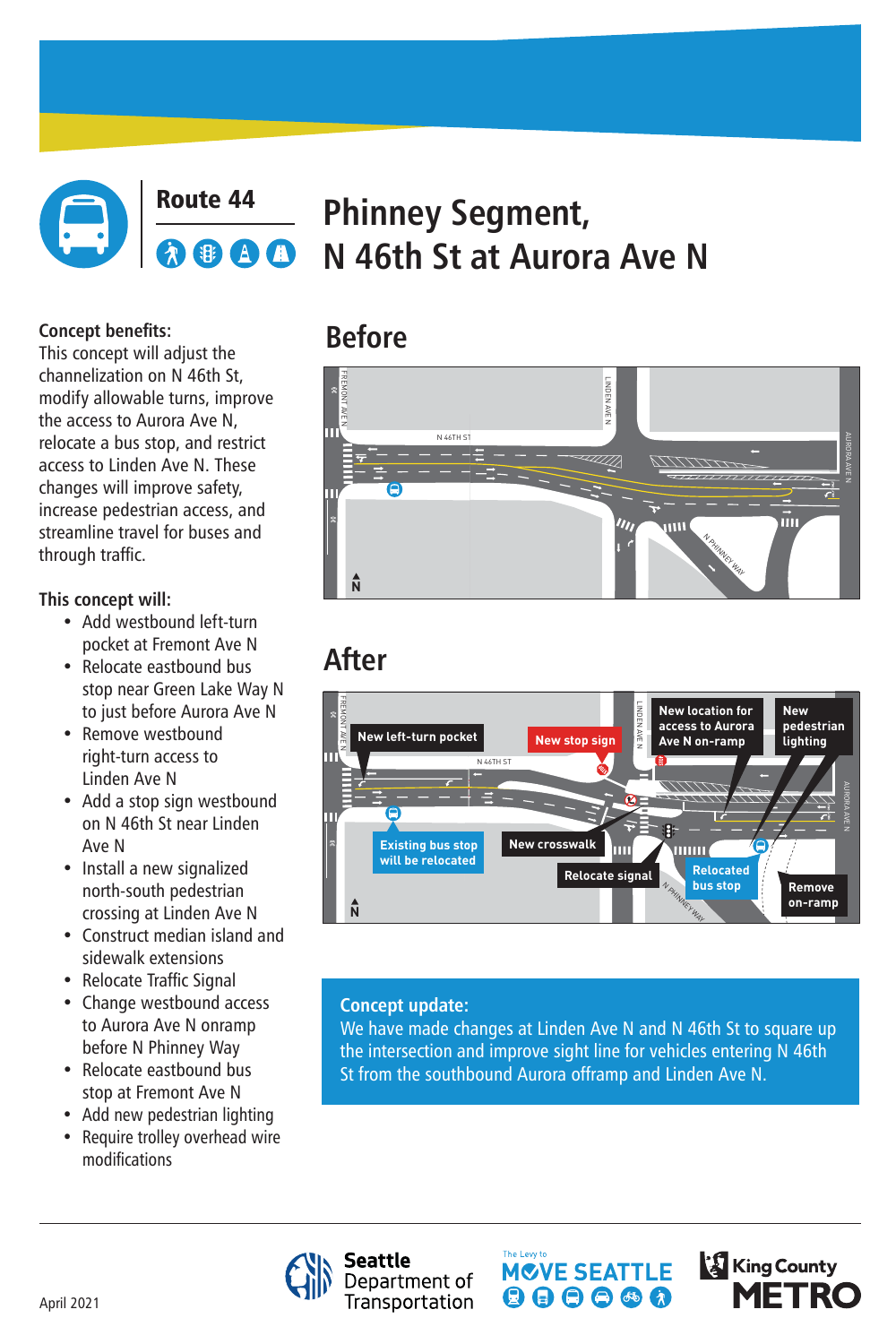April 2021

# **Before**



### Route 44 **Phinney Segment, N 46th St at**  AA **Green Lake Way/Whitman Ave N**

# **After**

### **Concept benefits:**

This concept will add an extra lane east of Aurora Ave to enable more vehicles to pass through the intersection. Whitman Ave N will dead end at N 46th St to decrease the number of vehicle turning conflicts. Additional pedestrian improvements will also be constructed.

- Realign crosswalk
- Dead end Whitman Ave N
- Relocate existing eastbound bus stop to west of Aurora Ave N
- Add new pedestrian lighting
- Require overhead wire modifications

# **This concept will:**

### **Concept update:**

After a more in-depth analysis of this concept it was determined that widening N 46th St just east of the Aurora overpass on N 46th St will not provide significant transit benefits. Similar benefits, at a lower cost, are possible with